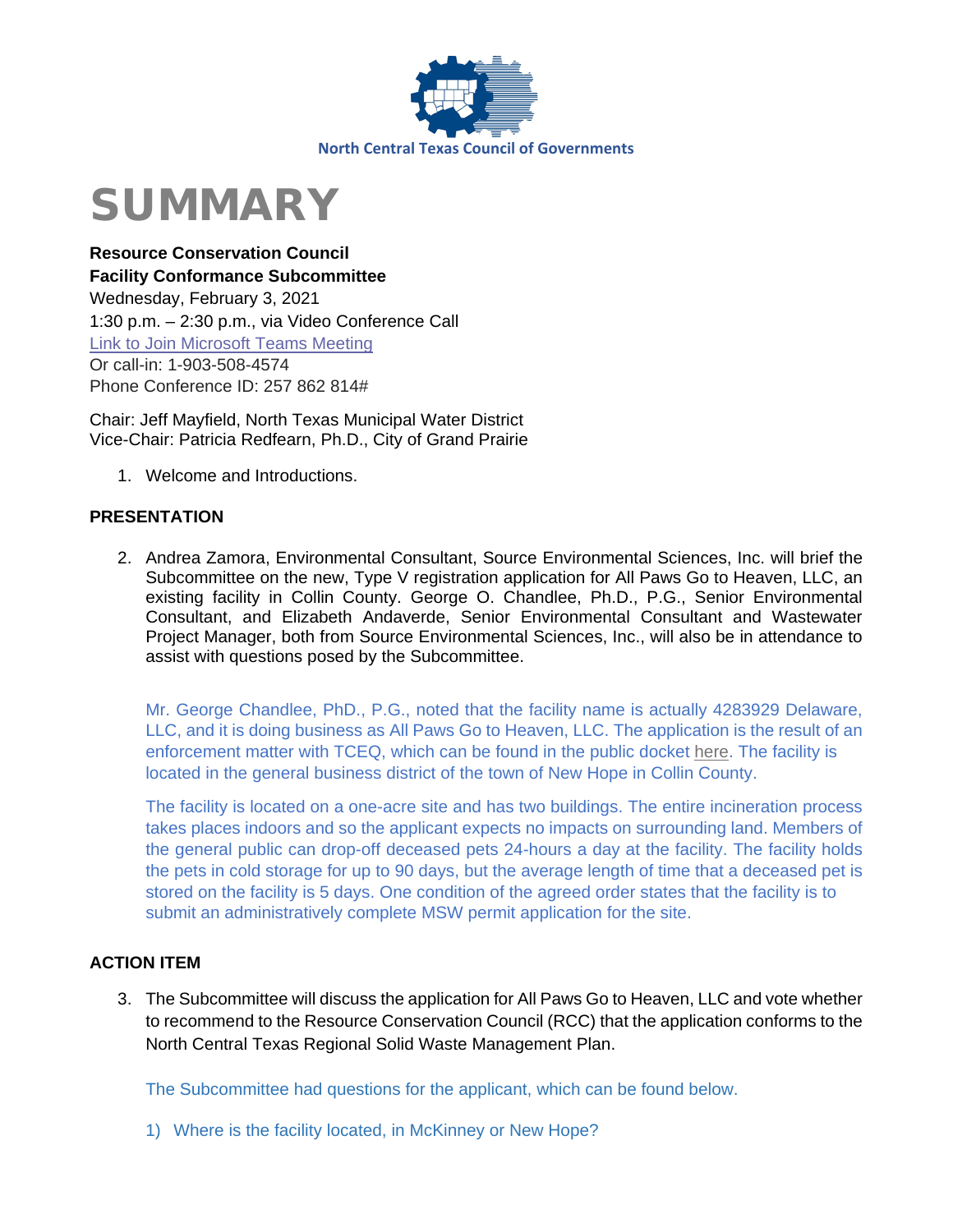

The facility is in the general business district of the town of New Hope but uses McKinney as its mailing address.

2) You say you accept deceased pets 24-hours a day. Is the facility manned 24-hours a day?

No, it is not manned 24-hours a day, but it is monitored with security cameras. Members of the general public cannot bring waste to the facility 24-hours a day. Instead, the public can contact the site operators to make arrangements to pick-up the pets 24-hours a day. This will need to be clarified in the presentation and application text.

3) What odor mitigation is in place from the past violation that triggered an enforcement order?

There is new management in place now. Deceased pets are no longer allowed to be stored outside. They have larger freezers on site and if those freezers fill, then the facility can contact partner facilities to store the extra volume of waste.

- 4) Have you evaluated the traffic projections at the facility and compared them to the roadway capacity?
- No, they have not.
- 5) How frequently do the incinerators operate at the facility?

Five days a week for 10-12 hours a day.

6) The application states that odor measures will be implemented as necessary, but there is no mention of what those measures are. What are the odor measures?

There are no odors with incineration, just odors from having to store too many pets on site. So, as stated earlier, the facility has large freezers and the ability to transfer pets to sister facilities for storage.

7) The submittal states that there is regularly cleaning of floors and walls at the facility, but then in another section the text states that there is no wastewater. Is that a conflict?

It is not considered wastewater because there is no discharge to a receiving water body.

8) Then, does the site have a septic field?

The applicant does not know.

9) Section 4.5.9.3 refers to prohibitions on incoming waste streams, but in the presentation, you noted that members of the general public can drop-off pets. This is contradictory.

This will need to be clarified in the text.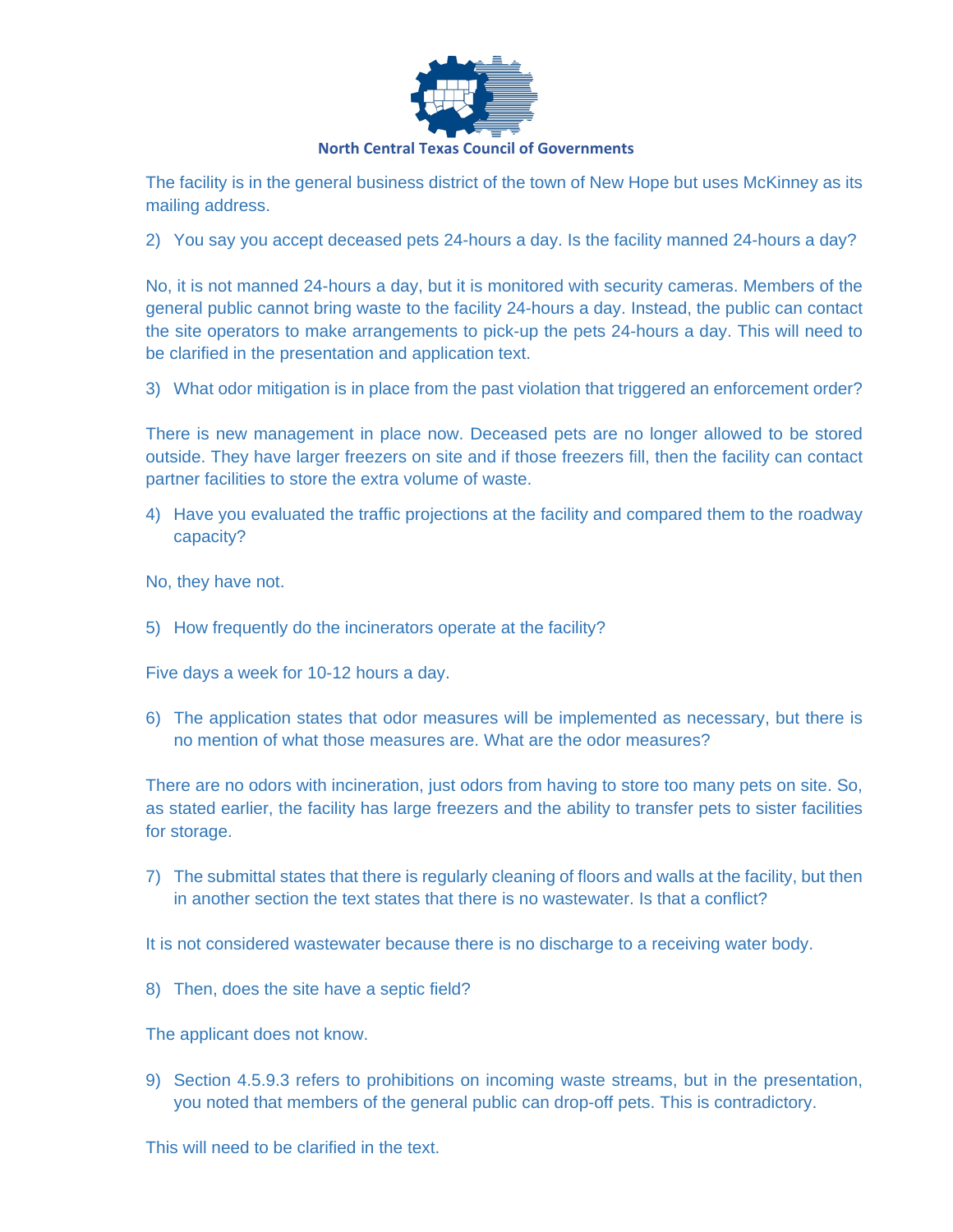

- 10) In section 4.5.11.1, the operating hours conflict with the air permit. This should be clarified.
- 11) If odors caused the violation order, it is recommended that you have an odor mitigation plan.
- 12) Is this a permit application or a registration application? The submittal indicates that it is a registration in one place and a permit in another.

This is a permit application. The place in the submittal where it is labeled a registration is an error. The application will be withdrawn later today, and the applicant intends to resubmit as a permit application.

#### **DISCUSSION**

4. Next Steps – The RCC will vote on the Subcommittee's conformance recommendation for All Paws Go to Heaven, LLC facility at its next meeting on February 18, 2021. After this meeting, a letter stating the RCC's final conformance determination will be submitted to the TCEQ, and a copy will also be sent to the applicant.

The Subcommittee did not vote on a conformance recommendation for the facility because the applicant is withdrawing the registration application and submitting a permit application instead, as was outlined in the enforcement matter. NCTCOG will be contacted by the applicant when the permit application is ready for review.

5. Documentation of Process for Evaluating Whether a Proposed MSW Facility Application Conforms with the Regional Plan. Elena Berg, NCTCOG.

The Subcommittee will review this item in more depth after the current legislative session closes because there may be some requirements resulting from the session that the subcommittee would want to include in the documentation.

6. Adjournment

If you have any questions regarding the meeting or agenda items, please contact Elena Berg at (817) 608-2363 or [eberg@nctcog.org.](mailto:eberg@nctcog.org) Thank you!

If you plan to attend this public meeting and you have a disability that requires special arrangements at the meeting, please contact Barbara Bradford by phone at (817) 695-9231 or by email at **b**bradford@nctcog.org 72 hours in advance of the meeting. Reasonable accommodations will be made to assist your needs.